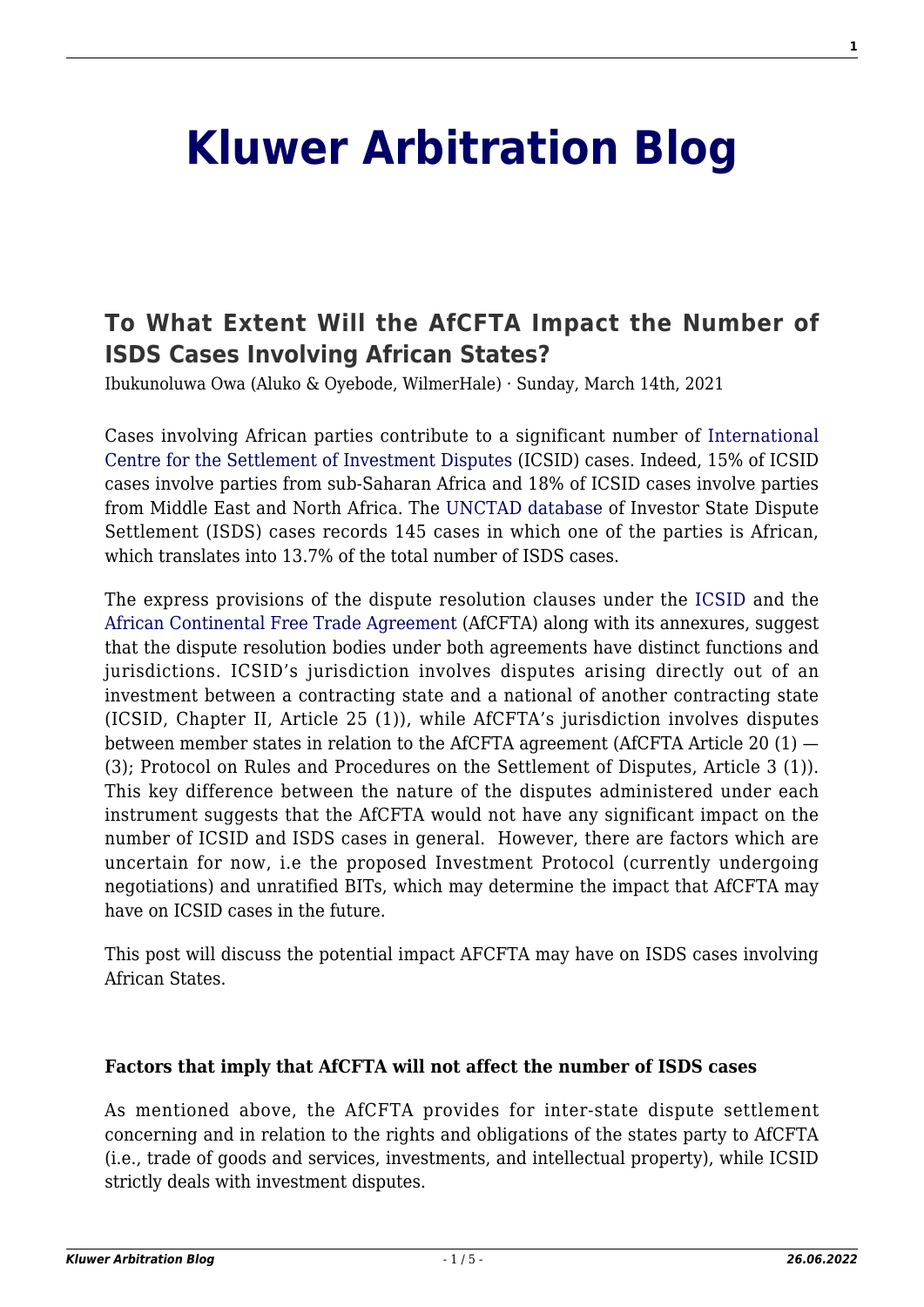Only state parties have access to resolution of disputes under the AfCFTA Dispute Settlement Body (DSB), i.e., the 55 member states of African Union (AfCFTA, Article 20(1)). In this context, member states refer to other member states of the African Union that have ratified or acceded to the AfCFTA and for which the AfCFTA is in force (AfCFTA, Article 1 (v)). Private parties do not, in their own right, have access to AfCFTA dispute settlement mechanisms. However, most trade transactions involve private entities, and home States may be willing to protect their rights in order to ensure certainty and predictability. In this sense, private parties will only be protected if their home State is a party to the AfCFTA, and in cases where the home State is willing to bring a [claim.](https://www.tralac.org/blog/article/14150-dispute-settlement-in-the-african-continental-free-trade-area.html)

ICSID, on the other hand, deals with disputes between states and foreign investors. It is also important to note that most of the African [ISDS](https://investmentpolicy.unctad.org/investment-dispute-settlement/advanced-search) cases were or are being administered by ICSID. As stated above, the [ICSID Caseload Statistics](https://icsid.worldbank.org/resources/publications/icsid-caseload-statistics) show that only 15% of ICSID cases are from sub-Saharan Africa and 18% of ICSID cases are from Middle East and North Africa. The [UNCTAD](https://investmentpolicy.unctad.org/investment-dispute-settlement/advanced-search) database also records that 127 investorstate dispute claims have been filed against African countries since 1987. However, from the [ICSID 2017 Statistics focused on Africa](https://icsid.worldbank.org/news-and-events/news-releases/new-issue-icsid-caseload-statistics-published-special-focus-africa), of the 135 cases which represent cases involving African parties registered in ICSID, as at 31 May 2017, 79% were commenced by investors from States outside Africa. Likewise, from the UNCTAD database on ISDS cases, of the 127 investor claims filed against African countries since 1987, 96.8% were commenced by investors outside Africa. These figures demonstrate that a significant number of disputes submitted to ICSID and/or ISDS claims in general, involving African parties, were between African parties and . Disputes of this nature will most likely continue to be submitted to the ICSID or other institutions to which African states are parties, as AfCFTA does not currently have jurisdiction to deal with these sorts of disputes. Interestingly, only 21% of cases administered by ICSID involve [African investors](https://icsid.worldbank.org/news-and-events/news-releases/new-issue-icsid-caseload-statistics-published-special-focus-africa). Although these figures show that most claims were not brought by African investors, this may change with the introduction of AfCFTA, and we may then begin to see more disputes involving African investors and African states.

### **Factors that imply that the AfCFTA may affect the number of ISDS cases**

The first factor is that, considering the reservations and concerns regarding ISDS, AfCFTA member states may decide to opt for an active state-state dispute settlement

mechanism as an alternative or strong complement to an ISDS mechanism.<sup>1)</sup> An example is South Africa, which ratified the AfCFTA on 31 January 2019 and is the only

country in Africa that has openly rejected international investment arbitration.<sup>2)</sup>

The use of State-State dispute settlement mechanisms as an alternative to ISDS is becoming popular and is increasingly found in BITs. While it may be argued that this factor may not affect the cases settled by ICSID because ICSID deals with cases involving a foreign investor and an African host state, there are instances where a State may decide to file a claim on behalf of an investor. Also, in cases where both states are African States, there may be a preference to submit disputes to the AfCFTA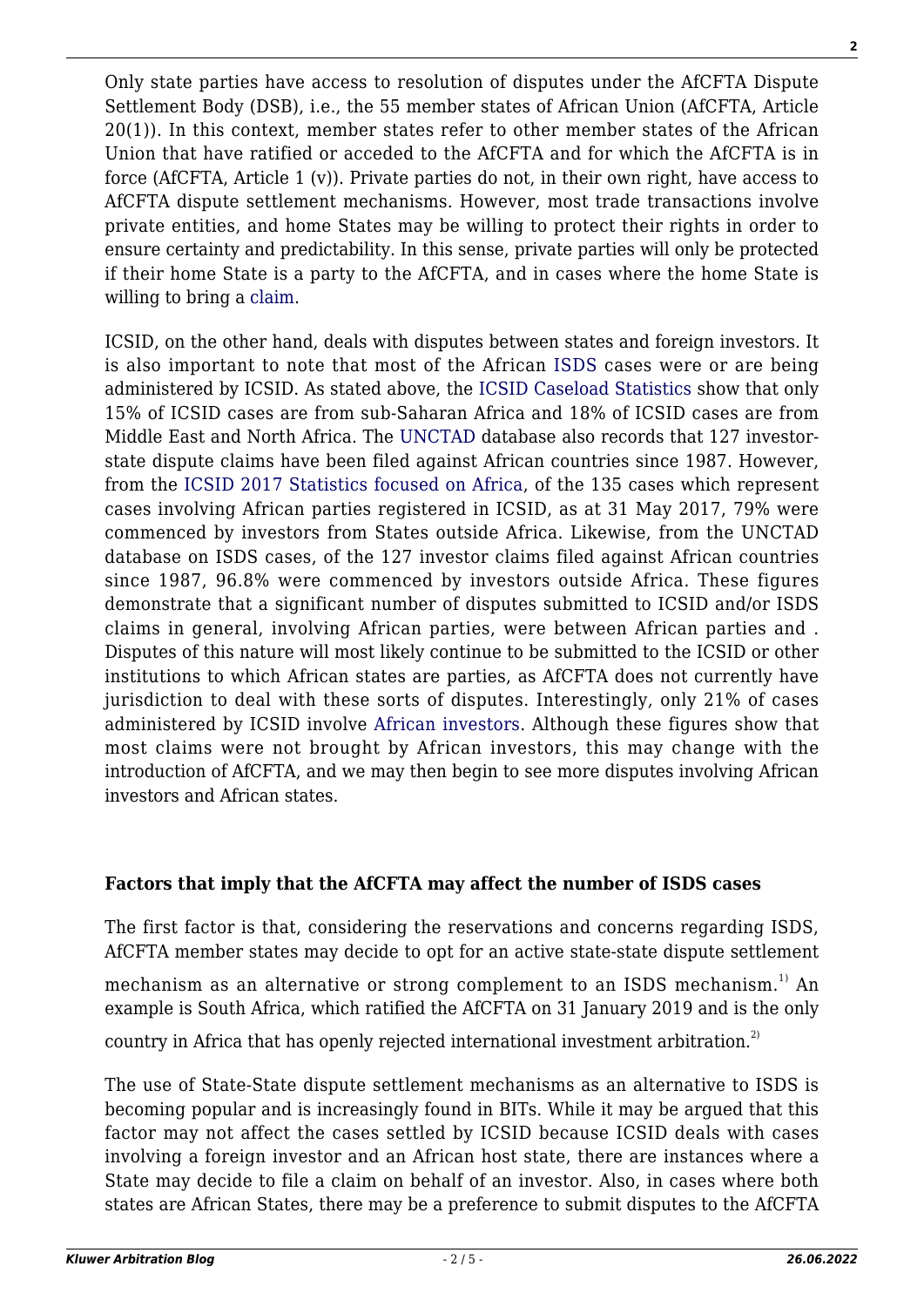DSB. The possibility of this happening is likely as the number of intra-African BITs are increasing. For example, Morocco has concluded BITs with [seven other countries](https://investmentpolicy.unctad.org/international-investment-agreements/countries/142/morocco) in Africa, and South Africa has BITs in force with [Zimbabwe,](https://investmentpolicy.unctad.org/international-investment-agreements/treaties/bilateral-investment-treaties/2948/south-africa---zimbabwe-bit-2009-) [Nigeria,](https://investmentpolicy.unctad.org/international-investment-agreements/treaties/bilateral-investment-treaties/3615/nigeria---south-africa-bit-2000-) [Senegal](https://investmentpolicy.unctad.org/international-investment-agreements/treaties/bilateral-investment-treaties/2881/senegal---south-africa-bit-1998-) and [Mauritius.](https://investmentpolicy.unctad.org/international-investment-agreements/treaties/bilateral-investment-treaties/2527/mauritius---south-africa-bit-1998-)

In this instance, where there are disagreements between member states, they will likely be more willing to submit to the dispute resolution body under AfCFTA than ICSID, particularly because there might be an assumption that the former is better suited to handle African cases. This is further strengthened by the fact that although [most AfCFTA member states](https://icsid.worldbank.org/about/member-states/database-of-member-states) may have signed and ratified the ICSID, dispute resolution under the ICSID only applies where contracting states consent and there is no binding obligation to use dispute resolution under ICSID (ICSID, Chapter II, Article 25). It should however be noted that in instances where the disputes are not covered by the AfCFTA, the AfCFTA DSB will not have the jurisdiction to administer and govern the dispute.

There is however the concern that an arbitral tribunal may interpret dispute resolution clauses in BITs strictly, particularly BITs entered into before the AfCFTA. In this case, arbitrators may hold that the earlier treaty, in this instance, the BITs, and thus ICSID will be applicable.This is supported by the express wording of Article 30(3) of the [Vienna Convention on the Law of Treaties,](https://www.trans-lex.org/500600/_/vienna-convention-on-the-law-of-treaties-of-1969/) but will only apply where the provisions of the BIT are compatible with the AfCFTA. The provisions of the AfCFTA are also silent on what occurs in relation to conflict issues involving international treaties and only discusses conflict issues involving regional agreements (AfCFTA Article 19).

The second factor is that it has been [suggested](http://arbitrationblog.kluwerarbitration.com/2020/09/24/the-new-landmark-african-investment-protocol-a-quantum-leap-for-african-investment-policy-making/) that most African states may use the AfCFTA Investment Protocol as a basis for future investment agreement negotiations, including for agreements with non-African countries. The question of whether the Investment Protocol, when finalized, will provide for an ISDS mechanism is likely to prove very controversial. [A number of factors](http://arbitrationblog.kluwerarbitration.com/2019/09/29/dispute-settlement-under-the-african-continental-free-trade-agreement-what-do-investors-need-to-know/) work together to muddy the landscape.

Notwithstanding this, the AfCFTA Investment Protocol has the [potential](http://arbitrationblog.kluwerarbitration.com/2020/09/24/the-new-landmark-african-investment-protocol-a-quantum-leap-for-african-investment-policy-making/) to streamline the complex framework of intra-African investment by replacing existing intra-African BITs with a single treaty that would regulate all intra-African investments.

## **Conclusion**

In view of the above, it is clear that once the AfCFTA becomes fully operational, it will introduce changes into the investment landscape. However, how far these changes will go to impact existing ISDS is yet to be seen. It is however hoped that both ICSID and AfCFTA are able to work in parallel to resolve investment disputes without encroaching on each other's jurisdiction, and granting parties the distinct dispute resolution mechanisms needed at a time.

*The author wishes to acknowledge the assistance of Professor Maxi Scherer of*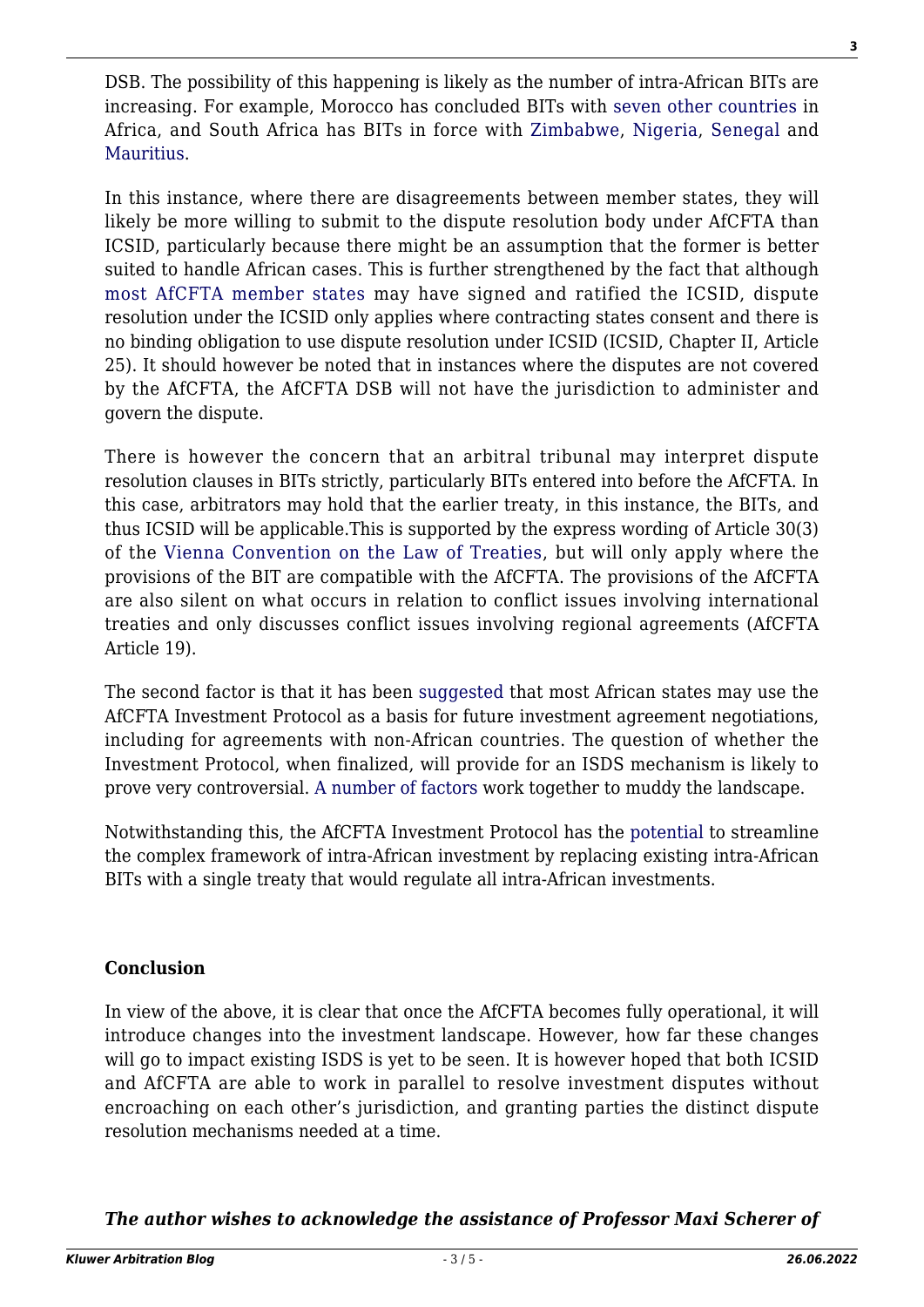*WilmerHale in the preparation of this article. This article is based on a speech delivered at the Chartered Institute of Arbitrators, Nigeria Branch conference on 'Free Trade Regimes and Investor State Disputes: Intersection between ICSID and AfCFTA', on 26 November 2020.*

*To make sure you do not miss out on regular updates from the Kluwer Arbitration Blog, please subscribe [here](http://arbitrationblog.kluwerarbitration.com/newsletter/). To submit a proposal for a blog post, please consult our [Editorial Guidelines.](http://arbitrationblog.kluwerarbitration.com/editorial-guidelines/)*

#### **Profile Navigator and Relationship Indicator**

Offers 6,200+ data-driven arbitrator, expert witness and counsel profiles and the ability to explore relationships of 13,500+ arbitration practitioners and experts for potential conflicts of interest.

### [Learn how](https://www.wolterskluwer.com/en/solutions/kluwerarbitration/practiceplus?utm_source=arbitrationblog&utm_medium=articleCTA&utm_campaign=article-banner) **[Kluwer Arbitration Practice Plus](https://www.wolterskluwer.com/en/solutions/kluwerarbitration/practiceplus?utm_source=arbitrationblog&utm_medium=articleCTA&utm_campaign=article-banner)** [can support you.](https://www.wolterskluwer.com/en/solutions/kluwerarbitration/practiceplus?utm_source=arbitrationblog&utm_medium=articleCTA&utm_campaign=article-banner)



References

African countries have, in recent times, raised concerns about the traditional investorstate dispute settlement including lack of legitimacy and transparency, exorbitant

**↑1** costs of arbitration proceedings and arbitral awards as well as inconsistent and flawed decisions. Countries have also complained that the system allows foreign investors to challenge legitimate public welfare measures of host states before international arbitration tribunals.